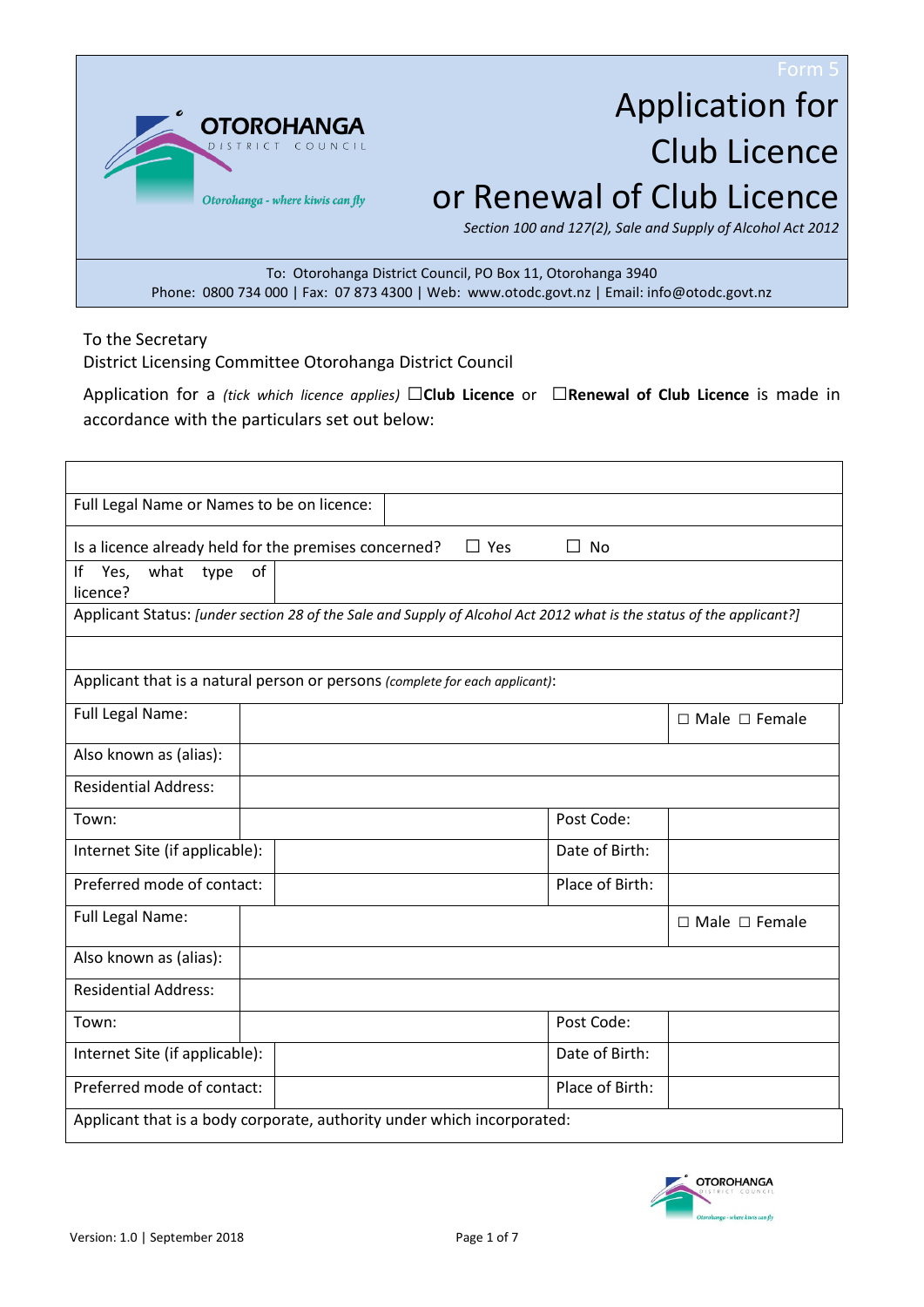| Applicant that is not a natural person, details of contact person:                                                                      |                |                                                     |  |
|-----------------------------------------------------------------------------------------------------------------------------------------|----------------|-----------------------------------------------------|--|
| <b>Full Legal Name:</b>                                                                                                                 |                |                                                     |  |
| Contact Phone No:                                                                                                                       | Mobile Number: |                                                     |  |
| Email Address:                                                                                                                          | Internet site: |                                                     |  |
| Preferred contact:                                                                                                                      |                | [phone, email etc]                                  |  |
| Postal Address:                                                                                                                         |                |                                                     |  |
| Town:                                                                                                                                   | Post Code:     |                                                     |  |
| <b>Business Details:</b>                                                                                                                |                | [describe principal business, any other businesses] |  |
|                                                                                                                                         |                |                                                     |  |
| <b>Criminal Convictions</b>                                                                                                             |                |                                                     |  |
| State all criminal convictions if related to alcohol but not offences to which the Criminal Records (Clean Slate)<br>Act 2004 applies). |                |                                                     |  |
|                                                                                                                                         |                |                                                     |  |

#### **Variation**

| If applying for a renewal of an existing licence, do you wish to vary any conditions? | $\Box$ Yes | $\Box$ No |
|---------------------------------------------------------------------------------------|------------|-----------|
| If Yes, what condition(s)?                                                            |            |           |
|                                                                                       |            |           |

\_\_\_\_\_\_\_\_\_\_\_\_\_\_\_\_\_\_\_\_\_\_\_\_\_\_\_\_\_\_\_\_\_\_\_\_\_\_\_\_\_\_\_\_\_\_\_\_\_\_\_\_\_\_\_\_\_\_\_\_\_\_\_\_\_\_\_\_\_\_\_\_\_\_\_\_\_\_\_\_\_\_\_\_\_\_

| <b>Details of Premises</b>                                                 |            |  |  |
|----------------------------------------------------------------------------|------------|--|--|
| Address of premises:                                                       |            |  |  |
| Trading or other name:                                                     |            |  |  |
| Name of any other club with which the applicant shares premises:           |            |  |  |
| If not owned by applicant -                                                |            |  |  |
| Tenure: [freehold, unit title, leasehold or under licence]                 |            |  |  |
| Full Legal Name of Owner:                                                  |            |  |  |
| Address:                                                                   |            |  |  |
| Town:                                                                      | Post Code: |  |  |
| Is the licence conditional on completion of building work?<br>$\sqcup$ Yes | No         |  |  |
| If Yes, please provide details:                                            |            |  |  |
|                                                                            |            |  |  |

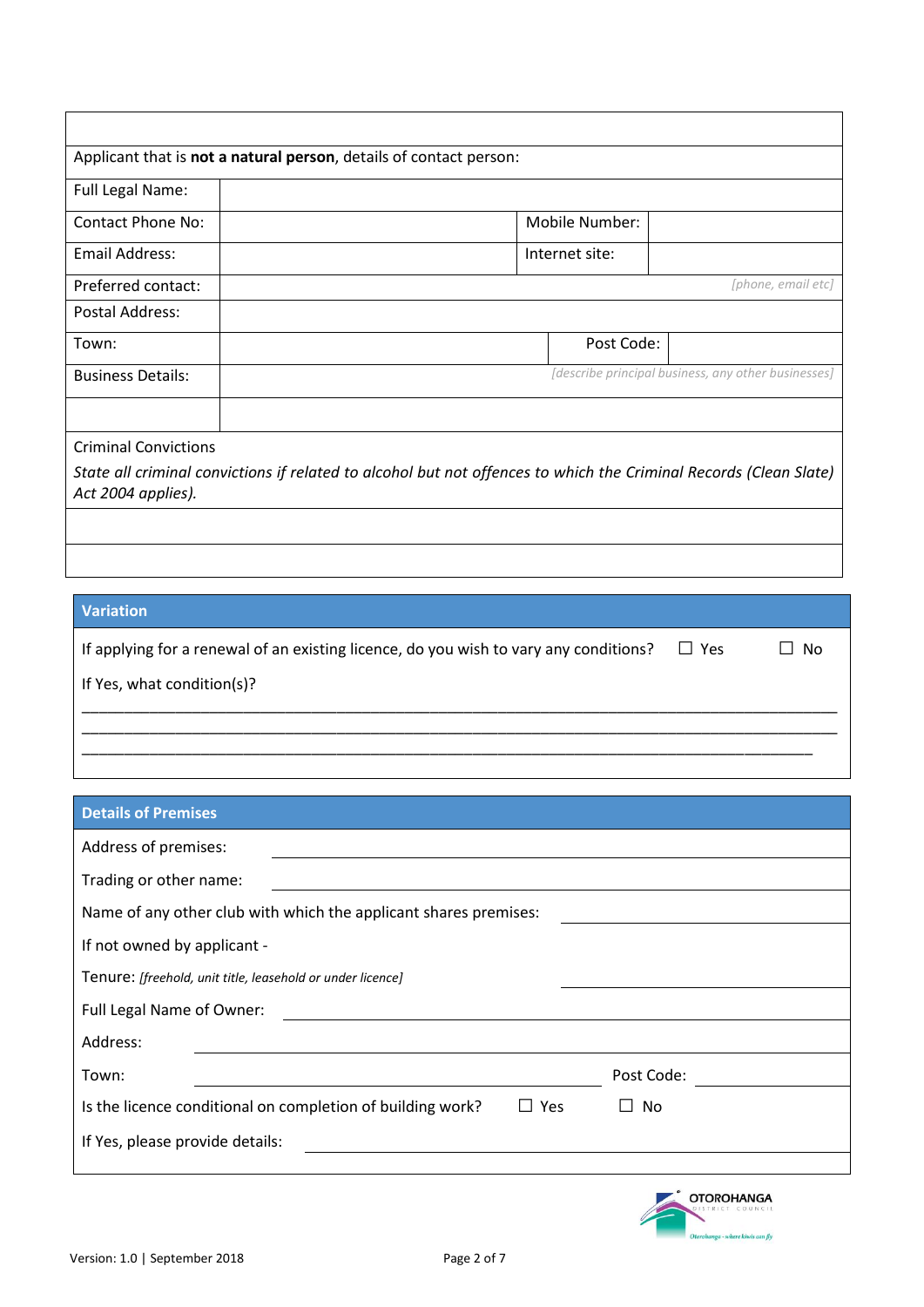| Details of Managers (complete for each manager or proposed manager - separate page if required)                                                                                                                 |                                                   |  |  |
|-----------------------------------------------------------------------------------------------------------------------------------------------------------------------------------------------------------------|---------------------------------------------------|--|--|
| Full Legal Name:                                                                                                                                                                                                |                                                   |  |  |
| Managers Certificate No:                                                                                                                                                                                        | <b>Expiry Date:</b>                               |  |  |
| Full Legal Name:                                                                                                                                                                                                | Certificate No:<br><u>and a strategic product</u> |  |  |
| Managers Certificate No:<br><u> 1990 - Johann Barbara, martin a</u>                                                                                                                                             | <b>Expiry Date:</b>                               |  |  |
|                                                                                                                                                                                                                 |                                                   |  |  |
| <b>Club Details</b>                                                                                                                                                                                             |                                                   |  |  |
| Authority under which club incorporated:                                                                                                                                                                        |                                                   |  |  |
| Total membership:                                                                                                                                                                                               | Number of members under 18 years of age:          |  |  |
| Contact details of club secretary:                                                                                                                                                                              |                                                   |  |  |
|                                                                                                                                                                                                                 |                                                   |  |  |
| Is the sale of alcohol intended to be the principal purpose of club?                                                                                                                                            | $\Box$ Yes<br>$\Box$ No                           |  |  |
| If No, what is the intended principal purpose of the club?                                                                                                                                                      |                                                   |  |  |
| Are you intending to engage in the sale or supply of any goods other than alcohol and food, or in the<br>provision of any services other than those directly related to the sale or supply of alcohol and food? |                                                   |  |  |
| $\Box$ Yes<br>$\Box$ No                                                                                                                                                                                         |                                                   |  |  |
| If Yes, what is the nature of the other goods and services?                                                                                                                                                     |                                                   |  |  |
| Days and hours proposed for sale of alcohol:                                                                                                                                                                    |                                                   |  |  |
|                                                                                                                                                                                                                 |                                                   |  |  |
|                                                                                                                                                                                                                 |                                                   |  |  |
| <b>Conditions</b>                                                                                                                                                                                               |                                                   |  |  |
| Experience and training of applicant:                                                                                                                                                                           |                                                   |  |  |
| Intended provision to be made for:                                                                                                                                                                              |                                                   |  |  |
| Food<br><u> 1989 - Johann John Stone, markin f</u>                                                                                                                                                              | [describe type and range]                         |  |  |
| Non-alcoholic beverages                                                                                                                                                                                         | [describe type and range]                         |  |  |
| Low-alcohol beverages                                                                                                                                                                                           | [describe type and range]                         |  |  |
| To what extent, and where, is drinking water intended to be freely available to patrons?                                                                                                                        |                                                   |  |  |
| If no access to mains water supply, potability of water intended to be available?                                                                                                                               |                                                   |  |  |
| What steps are intended to be taken to provide help with and information about alternative forms of<br>transport from the premises?                                                                             |                                                   |  |  |

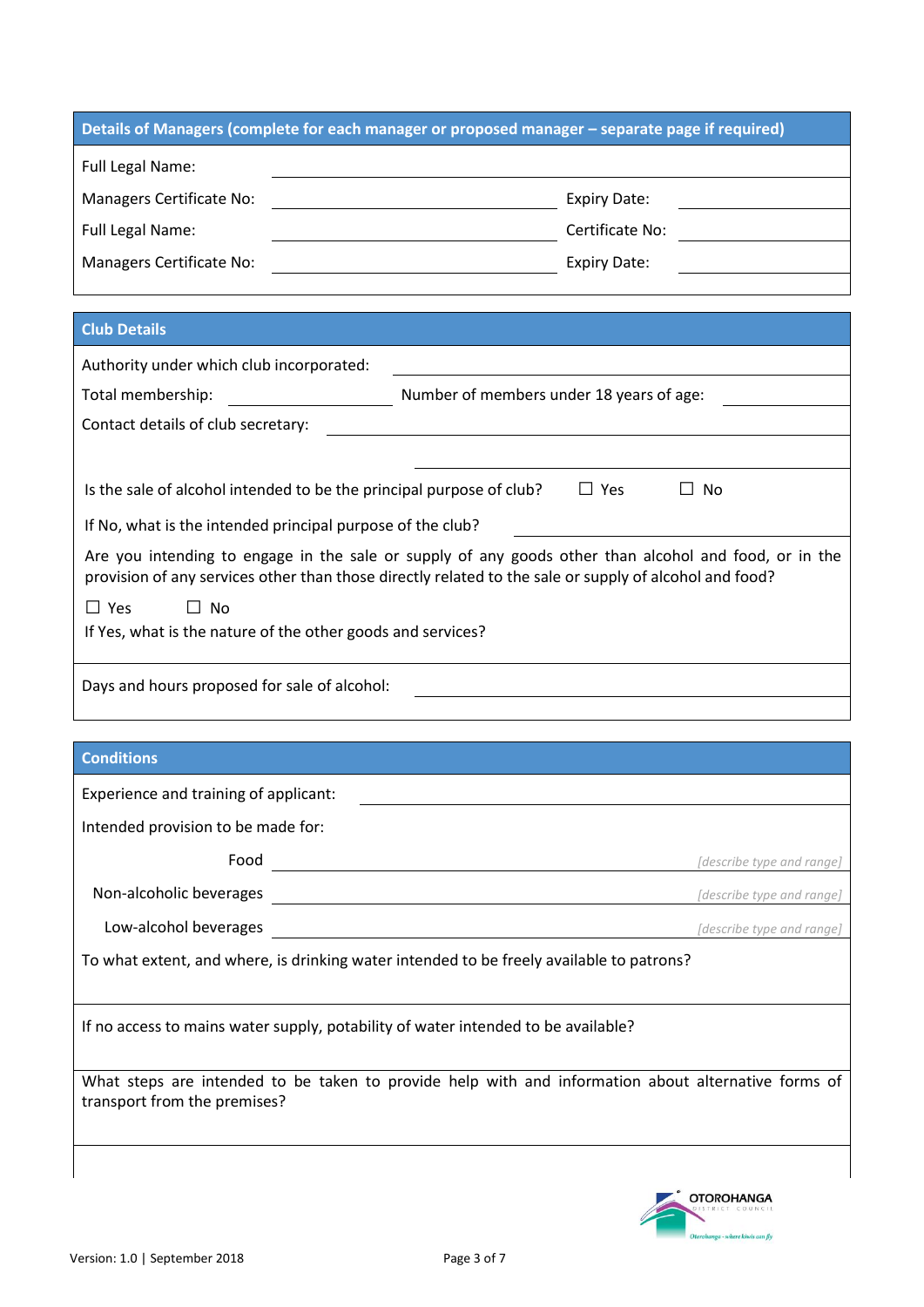What steps are to be taken to prevent the sale and supply of alcohol to prohibited people?

What other steps does the applicant propose to promote the responsible consumption of alcohol?

What other systems (including training) and staff are in place (or to be in place) for compliance with the Act?

#### **Attachments**

- Copy of planning consent or certificate
- Copies of all relevant building certificates consents
- Floor plan showing:
	- $\circ$  Those parts of the premises that are to be used for the sale and supply of alcohol
	- o Each area to be designated as a supervised area or restricted area, and indicating whether supervised or restricted area;
	- o the principal entrance
- Copy of any certificate of incorporation (or equivalent document)
- Names of other clubs with which club has reciprocal visiting rights for members
- Photograph of the exterior of the premises
- Map or a copy of a map or a portion of a map showing the location of the premises

| Dated at:               | Date: |
|-------------------------|-------|
|                         |       |
| Signature of applicant: |       |

#### **Notes:**

- 1 This application must be accompanied by the prescribed fee.
- 2 Within 20 working days after filing this application with the District Licensing Committee (or 10 working days if it is an application for renewal), the applicant must give public notice of it in form 7. The notice must be given in compliance with regulation 36, 37 or 38 of the Sale and Supply of Alcohol Regulations 2013 (whichever applies to this application).
- 3 Except in the case of a conveyance, within 10 working days after filing this application with the District Licensing Committee, the applicant must ensure that notice of this application in form 7 is attached in a conspicuous place on or adjacent to the site to which this application relates (unless the Secretary of the District Licensing Committee agrees that it is impracticable or unreasonable to do so).

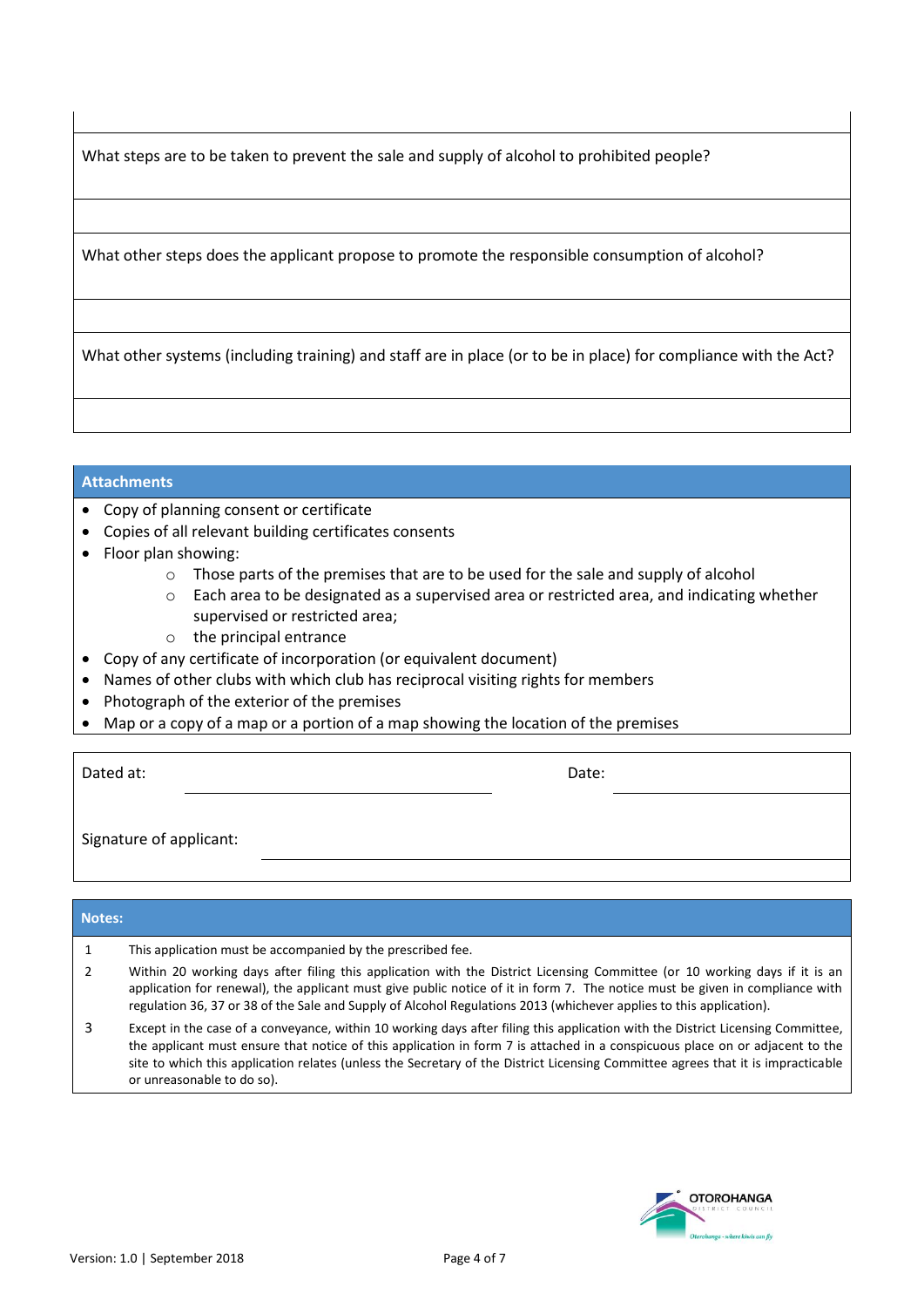#### **Form 7**

# *Section 101, Sale and Supply of Alcohol Act 2012* **Public Notice**

**of application for on-licence, off-licence, or club licence (or application for variation of conditions of on-licence, off-licence, or club licence) (Please circle relevant application)**

**(***Full name, address and occupation of applicant)* **has made application to the District Licensing Committee** 

**…………………………………………………………………………………………………………………………………………… ………………….………………………………………………………………………………………………………………………. At ………………………………………………………………. For the grant ( or renewal or variation of conditions) of a (***specify type of licence) ……..…………………………………………………………………….* **in respect of the premises situated at……. …………………………………………………………………………. (***or specify type of conveyance)* **travelling between …..………………………………………………………. And ……………………………………………………………..… Known as ……….………………………………………..**

**The general nature of the business conducted ( or to be conducted) under the licence is:**

**…………….……………………………………………………………………………………………………………………………** *(e.g. hotel, tavern, restaurant, entertainment, night club)*

**The days on which and the hours during which the liquor is (or intended to be ) sold under the licence are:**

**…………………………………………………………………………………………………………………………………………… ……………………………………………………………………………………………………………………………………………**

**The application may be inspected during ordinary office hours at the office of the Otorohanga District Council, District Licensing Committee, Maniapoto Street, Otorohanga.**

**Any person who is entitled to object and who wishes to object to the issue of the licence may, not later than 15 working days after the date of the publication of this notice, file a notice in writing of the objection with the Secretary of the District Licensing Committee at Otorohanga District Council, PO Box 11, Otorohanga 3940.**

**No objection to the issue of a licence may be made in relation to a matter other than a matter specified in section 105(1) of the Sale and Supply of Alcohol Act 2012.**

**No objection to the renewal of a licence may be made in relation to a matter other than a matter specified in section 131 of the Sale and Supply of Alcohol Act 2012.**

**(***In case of publication in newspaper(s)***) This is the [state whether first, second, or only] publication of this notice.**

**(***In case of second publication in newspaper(s)***) This notice was first published on [***state date***].**

06666764

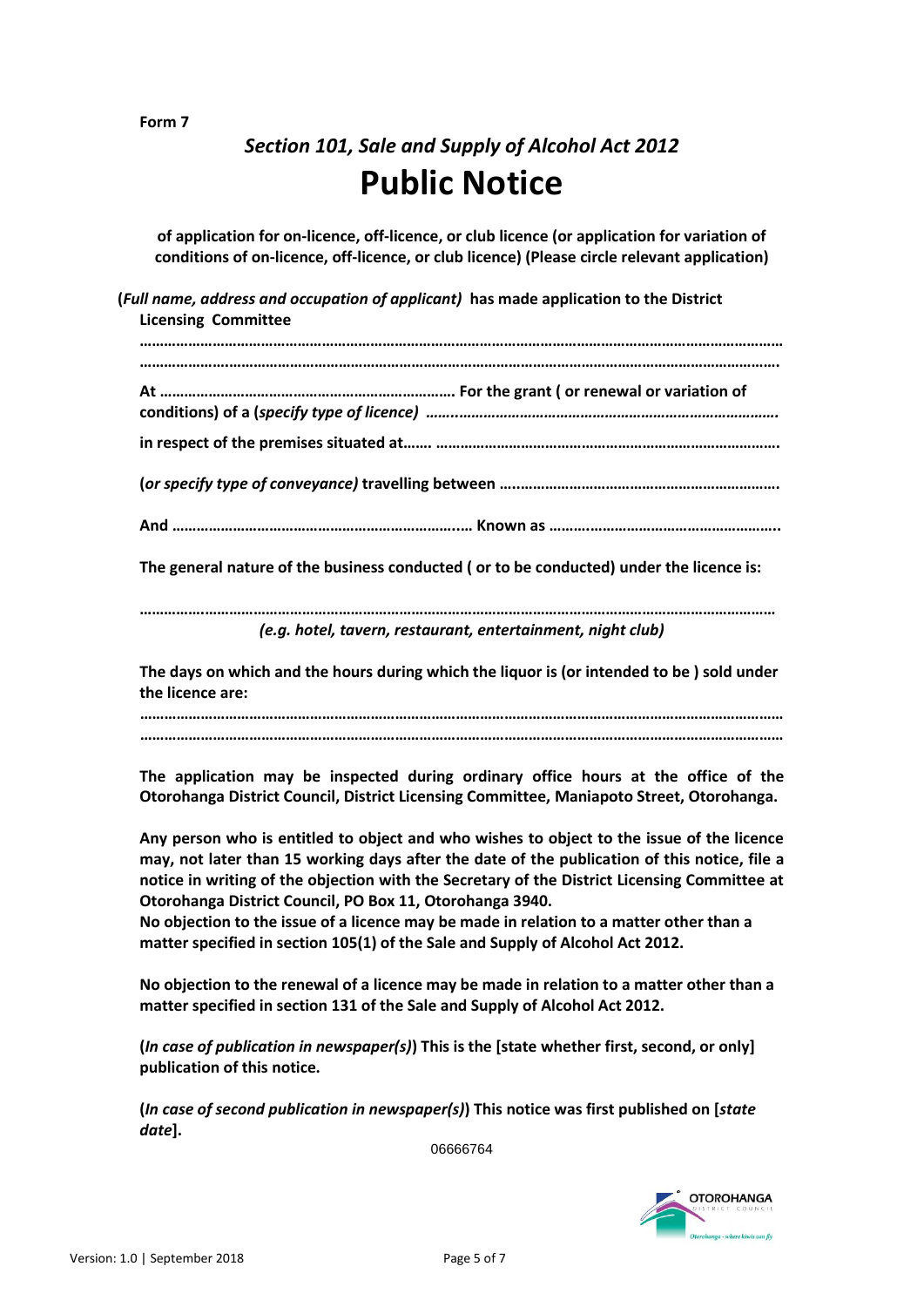

### **APPLICATION FOR LOCAL AUTHORITY CERTIFICATE WITH REGARD TO BUILDING ACT 2004 AND THE RESOURCE MANAGEMENT ACT 1991**

### For the purposes of Section 100 (f) Sale and Supply of Alcohol Act 2012

Date Received **Application Number** Application Number

### **BUILDING**

| <b>STREET ADDRESS</b> _________________________                                                                                                   | <b>LEGAL DESCRIPTION</b>       |                                                       |  |
|---------------------------------------------------------------------------------------------------------------------------------------------------|--------------------------------|-------------------------------------------------------|--|
|                                                                                                                                                   | VALUATION NUMBER <b>WALLER</b> |                                                       |  |
| <b>TRADE NAME</b>                                                                                                                                 |                                |                                                       |  |
|                                                                                                                                                   |                                | SECTION BLOCK BLOCK                                   |  |
| <u> 1980 - Jan James James James James James James James James James James James James James James James James J</u>                              |                                | <b>SURVEY DISTRICT</b> ______________________________ |  |
| <b>COUNCIL CHARGES</b> The Council's total charges payable on the uplifting of a Local Authority<br>Certificate (Sale and Supply of Alcohol) are: |                                |                                                       |  |
| Assessment on papers \$100.00                                                                                                                     |                                |                                                       |  |
| Assessment with site inspection \$195.00 RECEIPT NUMBER ______________DATE________                                                                |                                |                                                       |  |
|                                                                                                                                                   |                                |                                                       |  |
| <b>Full Name</b>                                                                                                                                  |                                |                                                       |  |
| <b>Postal Address</b>                                                                                                                             |                                |                                                       |  |

| <b>TOWN/CITY</b> | <b>POST CODE</b> | TELEPHONE |
|------------------|------------------|-----------|
|                  |                  |           |

### **SIGNED BY OR FOR ON BEHALF OF THE OWNER**

*Signature\_\_\_\_\_\_\_\_\_\_\_\_\_\_\_\_\_\_\_\_\_\_\_\_\_ Print Name\_\_\_\_\_\_\_\_\_\_\_\_\_\_\_\_\_\_\_\_\_\_\_\_\_\_\_\_\_\_\_* 

**DATE\_\_\_\_\_\_\_\_\_\_\_\_\_\_\_\_\_\_\_\_\_\_\_\_\_\_\_\_\_\_**